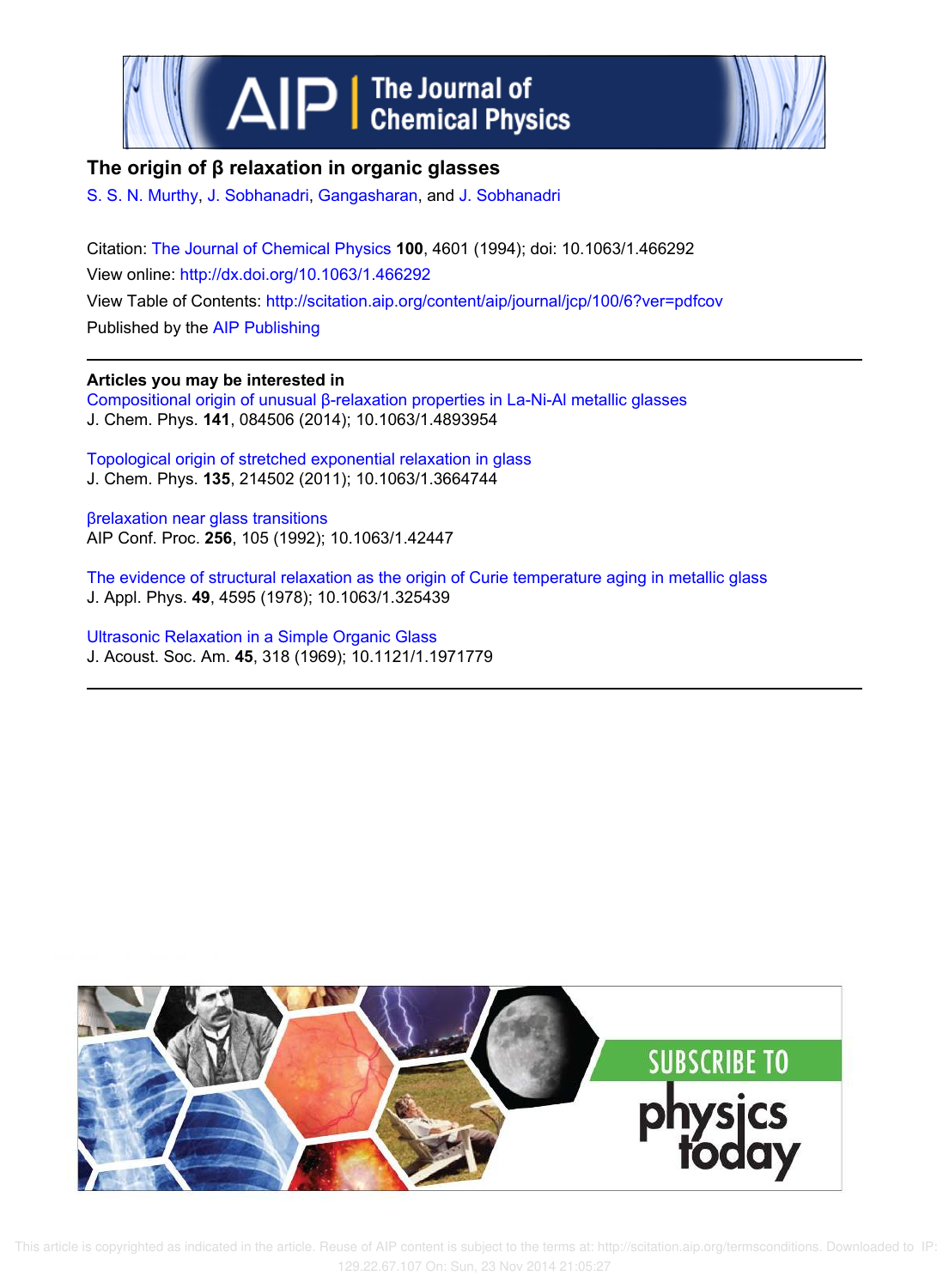# The origin of  $\beta$  relaxation in organic glasses

S. S. N. Murthva) *School of Physical Sciences, lahawarlal Nehru University, New Delhi 110 067, India* 

J. Sobhanadri

*Department of Physics, Indian Institute of Technology, Madras 600 036, India* 

Gangasharan

*School of Physical Sciences, lahawarlal Nehru University, New Delhi 110 067, India* 

(Received 13 October 1993; accepted 30 November 1993)

Using dielectric spectroscopy, some organic liquids consisting of mainly alkylhalides and acetic acid esters, have been studied over a wide frequency ( $10^6$  to  $10^{-3}$  Hz) and temperatures (down to 77 K). Measurements have also been made in the true liquid state at four microwave frequencies of 33, 22.4, 10, and 5.4 GHz in the temperature range  $303-363$  K. The hightemperature data reveals a significant contribution from the intramolecular (end- or side-group) rotation. The data corresponding to the supercooled state reveals a secondary  $(\beta)$  process in addition to the primary  $(\alpha)$  process. The magnitude of the  $\beta$  process is found to be relatively large in systems which have greater contribution from the intramolecular process to the overall polarization at room temperature. The activation energies together with the side/end-group dependence of the magnitude of the  $\beta$  process suggest that the intramolecular process, though very much hindered during the process of supercooling, may survive to some extent in the glassy state to be realized as the  $\beta$  process. Our study suggests that the origin of the  $\beta$  process in these glasses may not be intermolecular in nature.

#### **INTRODUCTION**

Glass obtained by supercooling a liquid is often regarded as the low-temperature extension of the liquid, where the corresponding enthalpy relaxation time becomes comparable to that of the experimental time scale.<sup>1</sup> If the liquid under test consists of permanent dipoles, the approach to the glassy state can be seen in a dielectric relaxation experiment and the corresponding relaxation process is termed as the primary or  $\alpha$  process, which gets arrested at the glass (transition) temperature  $T_g$ . In addition to the above process, supercooled liquids reveal yet another process of much smaller magnitude termed as a secondary or  $\beta$  process, which continues to the sub- $T_g$  region.<sup>2</sup> The question of the origin of the  $\beta$  process is controversial. Some researchers<sup>3,4</sup> believe it to be intramolecular in nature, whereas others<sup>2,5–7</sup> believe it to be intermolecular. This matter is further complicated by the introduction of mode coupling theory<sup>8</sup> which predicts a universal  $\beta$  process which is intermolecular in nature. We addressed this controversy in our previous publication, $9$  where we concluded that the origin of the sub- $T_g$  processes probably lies in a side group and or segmental-rotation which still survive in the glassy state. However, a systematic study on liquids which have a significant contribution from the intramolecular process to dielectric polarization, is required to clarify this point further.

Therefore, in the present communication, we report our findings on a number of organic liquids, with the dipole located either at the end of the molecular chain or in the side group. Also of interest is the temperature variation of

. . . . . . . **. . .** 

#### **EXPERIMENT**

The samples investigated are given in Table I, where samples 4 and 10 are obtained from M/s. Aldrich Chemicals; sample 3 from *M/s.S.D.* Fine Chemical, India, and the rest of the sample are obtained from Merck, India. All the samples are of purity > 98% and are used as received.

Prior to the dielectric measurements all the samples are tested for their glass-forming ability using a DuPont TA2000 thermal analyzer. The samples are cooled to 95 K; equilibrated for 10 min, before heating it at a rate of 10°/ min, for the glass transition temperature  $(T<sub>g</sub>)$  measurement. The dielectric measurements are performed in three steps. In the microwave frequency range, measurements are performed at four spot frequencies: 5.6, lO, 22.4, and 33 GHz using microwave bridges. The temperature covered is 303-353 K. However, due to experimental difficulties the microwave data is not taken at all frequencies in some of the liquids. The accuracy of our microwave data is about 2% for  $\epsilon'$  and 5% for  $\epsilon''$  values. In a temperature range below room temperature down to 77 K; we have used an HP4284 A precision LCR meter to cover the frequency range  $10^6 - 20$  Hz and a dc step response technique is used for the range  $10^{-0.5}$ – $10^{-3}$  Hz, which was described in Ref. lO. For all the low-frequency measurement, a two terminal dielectric cell is used and glass is formed by quenching the samples in the dielectric cell to the liquid nitrogen temperature. The cooling rate can be varied from 3-20°/min. For further experimental details, the reader may consult Refs. 10 and 11.

the shape of the  $\alpha$  process as the glass transition temperature is approached.

a) Author to whom all correspondence should be addressed.

J. Chem. Phys. **100 (6),** 15 March 1994 <sub>1</sub> 0021-9606/94/100(6)/<u>4601/6/\$6.00 <sub>1:05:27</sub> © 1994 American Institute of Physics 4601</u> This article is copyrighted as indicated in the article. Reuse of AIP content is subject to the terms at: http://scitation.aip.org/termsconditions. Downloaded to IP:<br>**J. Chem. Phys. 100 (6), 15 March 1994** 1994 19921-9606/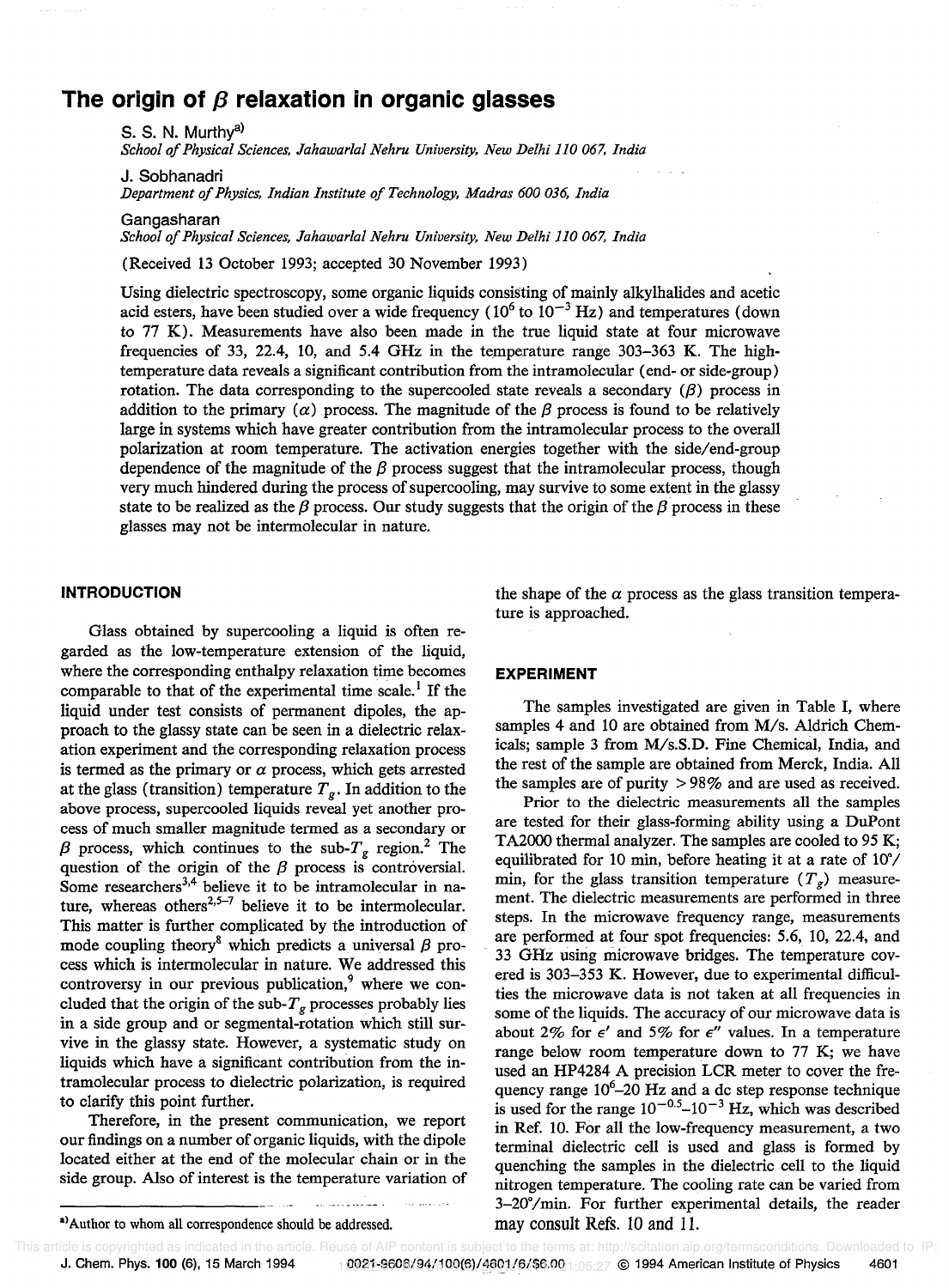TABLE I. DSC results of the glass fonnation in some flexible molecular systems.

| Substance                   | $T_g^{a)}$<br>(K)  | Comment on<br>glass formation |
|-----------------------------|--------------------|-------------------------------|
| 1. 1-Bromopropane           | $107.0^{b}$        | bad                           |
| 2. 1-Bromobutane            | 103.3              | good                          |
| 3. 1-Iodobutane             | 108.3              | good                          |
| 4. Vinylacetate             | 124.7              | good                          |
| 5. Ethylacetate             | $116.0^{b}$        | bad                           |
| 6. $n$ -Butylacetate        | 125.7              | good                          |
| 7. Benzylacetate            | 165.1              | good                          |
| 8. Di-n-butylether          | 114.3 <sup>b</sup> | bad                           |
| 9. Aniline                  | $146.5^{b}$        | bad                           |
| 10. <i>n</i> -Propylbenzene | 126.2              | good                          |

 $T_g$ : for heating rate of 10 K/min.

 $\overline{b}V_{\rm e}$  high cooling rates are required for glass formation.

## **RESULTS**

We have chosen about ten samples for the study, all of which show a significant contribution to dielectric polarization ranging from 10% to 80%, from the intramolecular relaxation in their true liquid state. We have specifically chosen these samples in view of a large amount of information available about the nature of the dielectric relaxation in these systems.<sup>12-25</sup> We have tested these samples for glass formation using differential scanning calorimetry (DSC) to verify the suitability of the samples for dielectric studies in the supercooled state. In only six samples, the glass formation is found to be easier, i.e., glass is formed even for a normal cooling rate of 10 K/min. However, in the other samples, the high cooling rate of the order of 800 K/min is required, even for partial glass formation. The details of glass formation in the samples are given in Table I. (For further details on this subject, the reader may consult Ref. 11.) In view of the experimental difficulty in obtaining very high cooling rates in our dielectric cell only six samples are studied further in the supercooled state.

For the analysis of the dielectric data, use has been made of the Cole–Cole (CC) representation.<sup>12</sup> For the microwave data coupled with the static dielectric constant  $(\epsilon_0)$  and the high-frequency limiting dielectric constant  $(\epsilon_{\infty})$  (which is taken as 1.05 $n_D^2$ , where  $n_D$  is the refractive index); can either be represented by the Cole-Cole (CC) equation<sup>12</sup> or Cole-Davidson (CD) equation;<sup>12</sup> which are specific cases of the more general Hevriliak-Negami equation<sup>26</sup> which is given by

$$
\frac{\epsilon^*(f) - \epsilon_{\infty}}{\epsilon_0 - \epsilon_{\infty}} = \left[1 + \left(i \frac{f}{f_0}\right)^{1 - \alpha_{\text{HN}}}\right]^{-\beta_{\text{HN}}},
$$
  
0 < 1 - \alpha\_{\text{HN}}, \beta\_{\text{HN}} < 1. (1)

In the above equation  $\alpha_{HN}$  and  $\beta_{HN}$  are the symmetric and asymmetric distribution parameters, respectively. From the above equation the peak loss frequency  $f_m$  is calculated using the equation  $f_m = f_0 \tan[\pi/2(\beta + 1)]$ . Note that by putting  $\beta_{HN}= 1$  in Eq. (1) one gets the CC equation and by putting  $\alpha_{HN}=0$  in Eq. (1) one gets the CD equation. Fur-

TABLE II. Details of the high-temperature relaxation frequency  $f_m$  (unresolved).

|                               |       | $\log f_m(\text{Hz})$ | E         |          |            |
|-------------------------------|-------|-----------------------|-----------|----------|------------|
| Substance                     | 303 K | 323 K                 | 343 K     | (kJ/mol) | $\log f_0$ |
| 1. 1-Bromobutane <sup>a</sup> | 10.29 | 10.37                 | 10.44     | 7.53     | 11.58      |
| 2. 1-Iodobutane               | 10.05 | 10.27                 | $\cdots$  | 13.74    | 12.50      |
| 3. Benzylacetate              | 10.17 | 10.32                 | 10.44     | 13.45    | 12.40      |
| 4. <i>n</i> -Butylacetate     | 10.38 | 10.55                 | 10.63     | 11.45    | 12.38      |
| 5. Vinylacetate               | 10.78 | 10.88                 | $\ddotsc$ | 9.20     | 12.30      |

aData taken from Ref. 13.

ther, for the high-temperature liquid, the apparent activation energy *E* per mole is calculated using the Arrhenius relation

$$
f_m = f_0 \exp(E/RT). \tag{2}
$$

The values of  $f_m$ ,  $E$  along with the preexponential factor  $(f_0)$  for the high-temperature liquid side are tabulated in Table II. As our microwave data have some scatter, we have not made any attempt to find the  $f_m$  values in *n*-propylbenzene whose dipole moment  $(\mu)$  is too low.<sup>27</sup>

In Figs. 1-3, we have given the relaxation data of the true liquid along with that of the supercooled liquid, in the form of a normalized CC diagram, to get some insight about the change in the shape of the relaxation as the liquid is supercooled. The variation of tan  $\delta$  at 1 kHz test frequency is shown for all the samples in Fig. 4, which clearly reveals the presence of a  $\beta$  process in most of the samples. The  $f_m$  values corresponding to the  $\alpha$  and  $\beta$  processes are calculated using Eq. (1). The  $\beta$  process can well be represented by a symmetric CC equation ( $\beta_{HN}=1$ ) (Fig. 5) unlike the  $\alpha$  process which is more asymmetric. The temperature variation of the  $f_m$  values corresponding to the  $\alpha$ process  $(f_m)$  are well represented by the power-law (PL) equation<sup>2</sup>



FIG. 1. Normalized Cole-Cole diagrams corresponding to the liquid relaxation above  $T_g$  in (a) 1-bromobutane and (b) 1-iodobutane. Also included in (a) is the high-temperature data of Symth *et aL* (Ref. 13) as given in Ref. 23.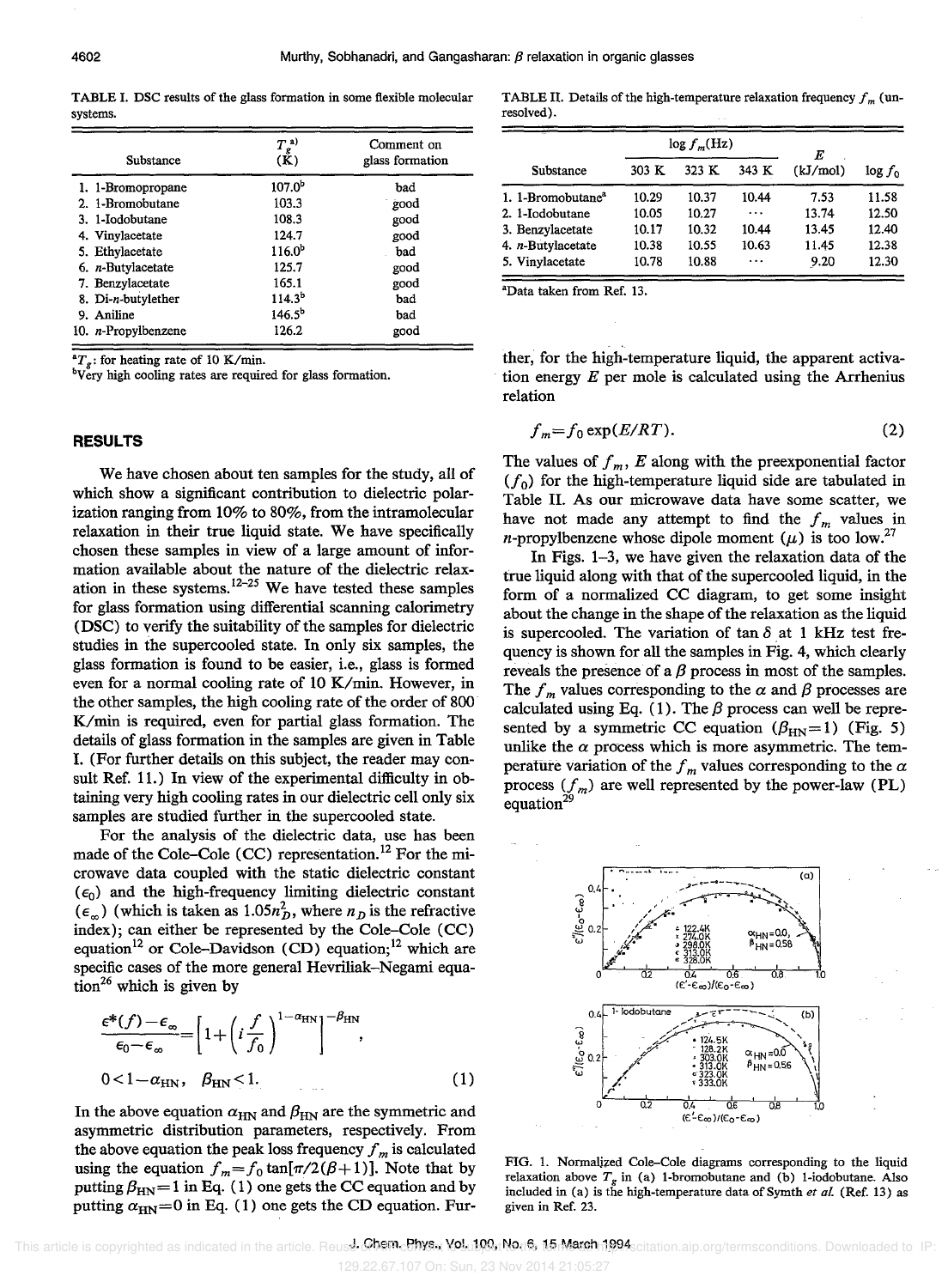

FIG. 2. Normalized Cole-Cole diagrams corresponding to the liquid relaxation above  $T_g$  in (a) benzylacetate and (b) *n*-butylacetate. Also included is the 37  $\text{GHz}$  data at 303 K given in Ref. 28.

$$
f_{m,\alpha} = f_{0,\alpha} \left[ \frac{T - T'_g}{T'_g} \right]^r \tag{3}
$$

as the PL equation is found to be a much better representation of the temperature dependence of the  $f_m$  as compared to the well-known Vogel-Fulcher-Tammann equation. In the above equation  $T_g'$  is the limiting glass transition, and  $r$  is the dynamic exponent. The  $f_m$  values corresponding to the  $\beta$  process  $(f_{m,\beta})$  follow Eq. (2) and the corresponding parameters are given in Table III along with that of the parameters of Eq.  $(3)$  for the  $\alpha$  process. In Table IV, we give the respective strengths of the  $\alpha$  and  $\beta$ processes in the indicated temperature range.

#### **DISCUSSION**

For the sake of convenience, we 'split our discussion in three parts corresponding to the high-temperature (high-T) liquid regime, supercooled region, and the glassy state.

#### High-T liquid side

A quick look at the literature on dielectric relaxation in liquids as discussed, e.g., in Refs. 12,24, and 25, reveals that the peak loss frequency  $(f_m)$  decreases with increase



FIG. 3. Normalized Cole-Cole diagrams corresponding to the liquid relaxation above  $T<sub>g</sub>$  in vinylacetate. The dashed line corresponds to the high-temperature liquid.



FIG. 4. Variation of the dissipation factor tan  $\delta$  at 1 kHz with temperature in  $(1)$  1-bromobutane;  $(2)$  1-iodobutane;  $(3)$  benzylacetate;  $(4)$  $n$ -butylacetate; (5) vinylacetate; and (6)  $n$ -propylbenzene. The curve corresponding to (I) is shifted upwards by 0.5 units for the sake of clarity. The corresponding  $T_g$ 's are indicated by downward arrows.

in the size of the rotating unit and the apparent activation energy *E* increases. From this point of view, the initial temptation is to explain the decrease in  $f_m$  and increase in the  $E$  value as one moves from 1-bromo-butane (1BB) to l-iodobutane (lIB) (see Table II) to an increase in the size of the molecule, and hence to attribute the relaxation process to the whole molecular rotation. But the previous work<sup>15–18,30</sup> on 1BB has clearly established a significant contribution of end group  $-CH<sub>2</sub>Br$  to the total polarization. In view of this, if one looks critically at the actual  $f_m$ value of 1IB which is 11.2 GHz, one realizes that it is not of the right magnitude that is expected for the rotation of a molecule of the size of lIB and hence there seems to be some contribution to the total polarization from the end group  $-CH_2I$ . Based on the previous work<sup>15-18,30</sup> on alkyl bromides, the expected value for  $f_m$  for the whole molecular relaxation in lIB is about 5.5 GHz (which is almost



FIG. 5. Cole-Cole diagrams corresponding to  $\beta$ -process in *n*-butylacetate at various temperatures. Also shown is the value of  $\alpha_{HN}$  ( $\beta_{HN}=1$  for all the cases).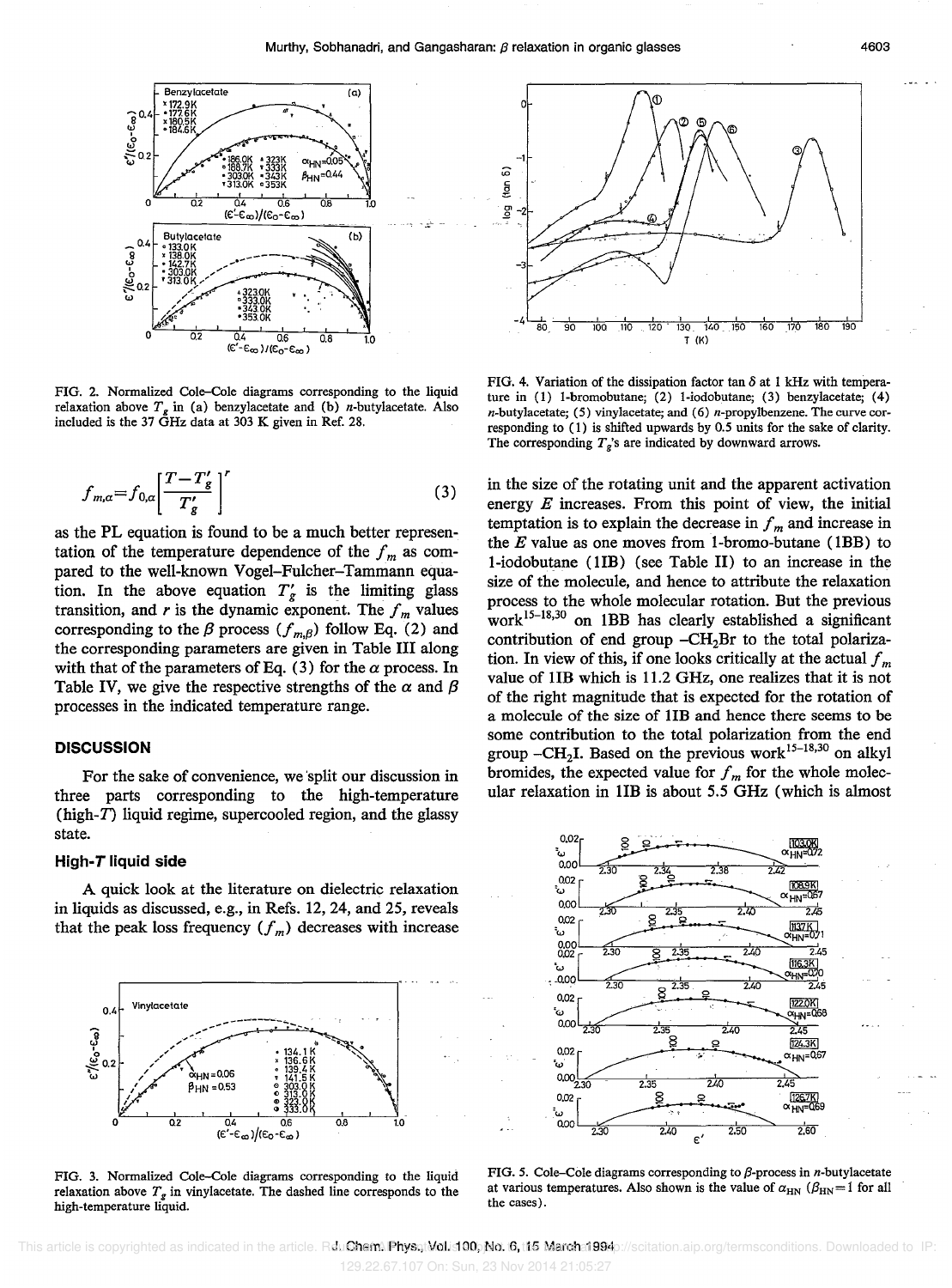| TABLE III. Details of Eqs. (2) and (3). |  |
|-----------------------------------------|--|
|-----------------------------------------|--|

|                    | $\alpha$ process |               |       |            | $\beta$ process |            |
|--------------------|------------------|---------------|-------|------------|-----------------|------------|
|                    | $T_{g}$<br>(K)   | $T_g'$<br>(K) | r     | $\log f_0$ | E<br>(kJ/mol)   | $\log f_0$ |
| 1-Bromobutane      | 103.3            | 94.0          | 15.47 | 12.51      | 18.5            | 12.8       |
| 1-Iodobutane       | 108.3            | 98.0          | 18.06 | 12.30      | 20.06           | 12.64      |
| Benzylacetate      | 165.1            | 155.0         | 15.56 | 15.52      | $17,13^a$       | $\cdots$   |
| $n$ -Butylacetate  | 125.7            | 116.5         | 15.38 | 13.96      | 21.45           | 13.49      |
| Vinylacetate       | 124.7            | 110.0         | 21.17 | 15.51      | $\cdots$        | .          |
| $n$ -Propylbenzene | 126.0            | 114.0         | 15.27 | 11.87      | $15 - 19$       |            |

<sup>a</sup>Corresponds to the two weak  $\beta$  processes.

half of the experimentally observed value) and for  $-CH<sub>2</sub>I$ group relaxation is around 40 GHz. Depending on the contribution of the  $-CH<sub>2</sub>I$  group the resultant unresolved  $f_m$  value will be somewhere between 5.5-40 GHz, which is the case with 1IB. Since, one expects a greater hindrance to  $-CH<sub>2</sub>I$  group rotation as compared to the  $-CH<sub>2</sub>Br$  rotation its contribution to the overall polarization decreases, the corresponding  $f_m$  value (for the end-group relaxation) decreases. Also taking into view the size of lIB, this should result in an overall decrease in the unresolved  $f_m$  value and an increase in the apparent *E* value; as compared to IBB; which is the case (see Table II). Also one may notice from Fig. 1 that the CC diagram on the high- $T$  side of 1BB is more symmetric than that of the corresponding CC diagram of lIB, which is probably a reflection of the much greater contribution of the end-group rotation to the overall polarization in the former. [A symmetric CC diagram  $(\beta_{HN}=1)$  is generally taken as evidence of distribution of relaxation times whereas the asymmetric CD-type plot is generally taken as an indication of a cooperative process<sup>31</sup> rather than a distribution of relaxation times.]

Replacing the Br atom in lBB with a much bulkier acetate, the  $CH<sub>3</sub>COO-group$  [which now becomes *n*-butyl acetate (NBA)]; one expects a large decrease in the  $f_m$ value correspondmg to the whole molecular rotation as: (i) the overall size of the molecule increases and (ii) the acetate group offers more hindrance to the whole molecular rotation. Noting that the viscosities of lBB and NBA at room temperature do not vary appreciably,  $32$  the results

TABLE IV. Details of the magnitudes of  $\alpha$  and  $\beta$  processes.

|                                |                       | $\alpha$ process           | $\beta$ process       |                     |                                                                  |  |
|--------------------------------|-----------------------|----------------------------|-----------------------|---------------------|------------------------------------------------------------------|--|
|                                | Temp.<br>range<br>(K) | $\Delta \epsilon_{\alpha}$ | Temp.<br>range<br>(K) | $\Delta \epsilon_B$ | $\Delta \epsilon_\alpha$<br>$\overline{\Delta \epsilon_{\beta}}$ |  |
| 1-Bromobutane                  | 104-117.4             | 13.75-13.0                 | 89-99                 | $0.19 - 0.24$       | 61.4                                                             |  |
| 1-Iodobutane                   | 120-128.0             | 13.20-12.9                 | 89-108                | $0.10 - 0.17$       | 94.0                                                             |  |
| Benzylacetate <sup>c</sup>     | 178-186.0             | 3.95-3.60                  | 87.3                  | 0.055               | 69.0                                                             |  |
| $n$ -Butvlacetate <sup>c</sup> | 138–143.0             | $4.3 - 3.90$               | $96 - 125$            | $0.13 - 0.16$       | 28.0                                                             |  |
| Vinvlacetate <sup>c</sup>      | .                     | $0.334^{a}$                |                       | $0.0016^a$          | 209 <sup>b</sup>                                                 |  |
| $n$ -Propylbenzene             | .                     | $0.047^{\rm a}$            | $\cdots$              | 0.002 <sup>a</sup>  | 251 <sup>b</sup>                                                 |  |

 $^{\text{a}}$ Tan  $\delta_{\text{max}}$  at 1 kHz from Fig. 1.

<sup>b</sup>Ratio of tan  $\delta_{\text{max}}$  at 1 kHz for the  $\alpha$  and  $\beta$  processes.

"The glasses formed are not fully amorphous.



FIG. 6. Arrhenius plot of I-bromobutane. Also shown is the hightemperature data of Smyth and co-workers (Refs. 13, 23, and 30) corresponding to the unresolved and resolved relaxation processes. The dashed line corresponds to the possible path of the resolved processes. Also shown in the figure is the DSC  $T_g(\odot)$  which corresponds to an enthalpy relaxation frequency of  $10^{-3}$  Hz.

given in Table II which show an increase in  $f_m$  value of NBA from that of lBB clearly indicate a much greater contribution to overall polarization from the intramolecular rotation, probably coming from the acetate group. In this context it may be noted that the CC diagram at 303 K (Fig. 2) for NBA appears to be more like a symmetric  $(\beta_{HN}= 1)$  CC diagram with an unrealistically large value of the distribution parameters  $\alpha_{HN}$ .

Similarly, one can show a large intramolecular contribution to polarization in benzylacetate (BA) as the corresponding  $f_m$  value (= 14.8 GHz) is much larger than that of a liquid of similar sized molecule and viscosity.<sup>12,24</sup> (The viscosity of BA at room temperature is estimated to be of the order of around 7-10 cp.)

In the case of vinylacetate (VA), there is large uncertainty in the  $f_m$  values, as our experimental points in the microwave region are on the lower frequency side of the  $f_m$  and only constitute a small part of the CC arc (see Fig. 3). The  $f_m$  values measured with this uncertainty are slightly smaller than that of ethylacetate<sup>15</sup> (which is of similar size). However, the  $f_m$  values are higher as compared to a molecule of similar size and shape. In addition, the CC diagram is also very symmetric with a large value for the distribution parameter  $\alpha_{HN}$  (Fig. 3), indicating a significant intramolecular contribution to polarization.

Thus, our high- $T$  data on these liquids indicate a significant contribution from the intramolecular process whose contribution to total polarization decreases in the order of NBA, BA, IBB, and lIB.

#### Supercooled regime

In the supercooled region, the  $f_m$  value corresponding to the  $\alpha$  process strictly adhere to the power-law equation (3) and the DSC( $T_g$ ) corresponds to the freezing of the  $\alpha$ process; where the corresponding  $f_m$  values are  $10^{-3}$  Hz (Figs. 6 and 7). The  $\alpha$  process is highly non-Debye in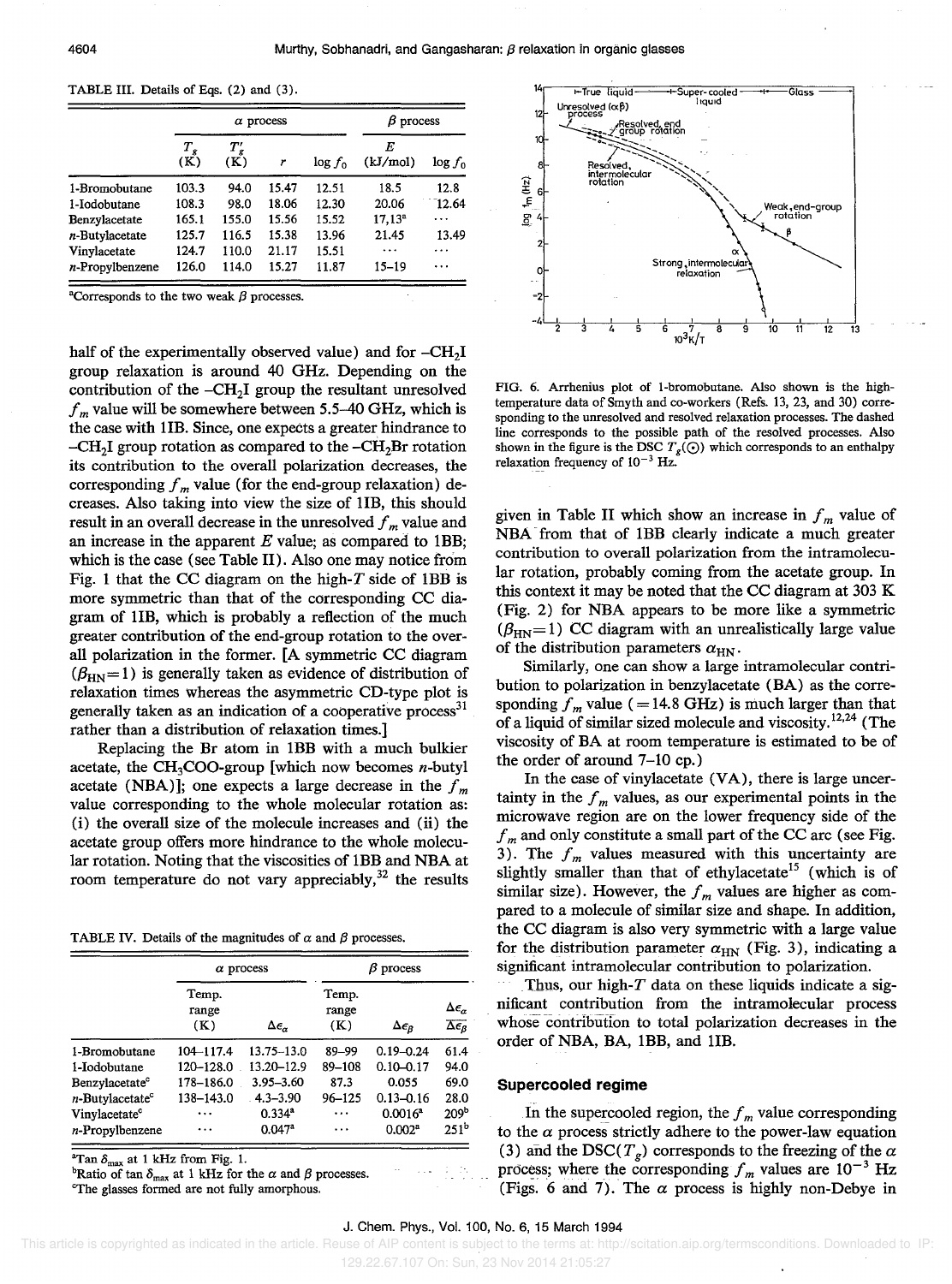

FIG. 7. Arrhenius plot of  $n$ -butylacetate. Also shown in the diagram are the possible paths of the resolved processes. Also shown in the figure is the DSC  $T_g(\odot)$  which corresponds to an enthalpy relaxation frequency of  $10^{-3}$  Hz.

character and is of CD type<sup>31</sup> ( $\alpha_{\text{HN}}=0$ ) in the case of alkyl bromides (Fig. 1), where there is a small contribution from the presence of a second process on the highfrequency side. In the case of the NBA and BA, there is a deviation from CD type of behavior  $(\alpha_{HN}=0)$  where there is a significant contribution from the second process present on the high-frequency side. In fact, the deviation from CD type of behavior is very striking in NBA where there is a larger contribution to polarization from the second process as compared to the other samples. The case of n-propylbenzene (NPB) in the supercooled region has been studied in detail by earlier workers,<sup>22,32</sup> whose data clearly show a CD-type behavior with no evidence of contribution from other processes.

It is interesting to note that only in the cases of NBA and BA, which have the largest contribution to polarization from intramolecular process, have a much larger change in the shape of the CC diagram as the liquid is supercooled as compared to the other cases (compare Fig. 2 with Figs. 1 and 3). Another significant observation is that the asymmetric parameter  $\beta_{HN}$  in alkylhalides (Fig. 1) is slightly larger than 0.5, a value which is of some significance in Glarum's defect diffusion model<sup>33</sup> of dielectric relaxation. Also, one may notice that the  $\beta_{HN}$  value determined for other alkylhalides by earlier workers<sup>9,34,35</sup> is closer to the values found here. However, this value for  $NPB^{22,23}$  is about 0.65-0.71, much larger than that found in alkylhalides. (A value of 0.53 is also found for  $\beta_{HN}$  in tritolylphosphate as well.<sup>9</sup>) At present, we do not know the significance of the apparent universality in the value of  $\beta_{HN}$ in alkylhalides.

Thus our results in the supercooled region indicate that the  $\alpha$  relaxation is cooperative and is due to reorientation of the molecule as a whole and the intramolecular process contributes less significantly to polarization as compared to the high- $T$  liquid side. However, it may be noted that the contribution of the intramolecular process is still significant in NBA and BA.

The most curious of our observation is that the magnitude of the  $\beta$  process is larger in those systems where there is, a larger intramolecular contribution to polarization on the high- $T$  side of the liquids. From Fig. 4 and Table IV, one may notice that the magnitude of the  $\beta$  process relative to the corresponding  $\alpha$  process decreases in the order NBA, IBB, BA, and lIB, which is probably a reflection of the corresponding intramolecular contribution at room temperature.

1BB has an  $E_\beta$  value of 18.5 kJ/mol as compared to about 20 kJ/mol for 1IB. In addition, the magnitude of the  $\beta$  process is smaller in the latter. These observations indicate that it may be the end group, i.e.,  $-CH<sub>2</sub>Br$  in the former and  $-CH<sub>2</sub>I$  in the latter which is responsible for the *f3* process, because the latter will have more hindrance to rotation (and hence larger  $E<sub>β</sub>$ ) and lesser contribution to polarization. Our view is also supported by the experimental results of Ahmed and Walker,<sup>36</sup> on normal alkylhalides in various glassy matrices. The *E* value calculated from their low-temperature process which was attributed to -CH2Br rotation is approximately 18.5 *kJ/mol* which is what we have found in the case of 1BB.

In vinylacetate, since the main dipole (acetate group) is along the main molecular axis, it freezes along with the molecules at  $T<sub>g</sub>$  and hence will not contribute to dielectric polarization below  $T_g$ . However, the vinyl group  $-$ CHCH<sub>2</sub> may survive to some extent below  $T_g$  but will not contribute to polarization significantly as the corresponding dipole moment is weaker. Note that the same acetate group which exists as the side group in NBA and BA gives rise to COmparatively larger polarization below *T<sup>g</sup> •* In NPB, since the main dipole is rigidly fixed to the phenyl ring it gets frozen at *T g* along with the molecule and hence cannot be responsible for the  $\beta$  process below  $T_g$ . The  $E_\beta$  for NPB is about *15-17 kJ/mol,* which we attribute to the "hindered rotation" of a small segment of the propyl radical, possibly a  $-CH<sub>3</sub>$  group, which by virtue of its much smaller dipole moment cannot contribute significantly to the polarization below  $T_g$ .

It is also of interest to note that the  $\beta$  process is highly symmetrical (Fig. 5), with a large value for the distribution parameter  $\alpha_{HN}$ . A similar observation was made ear- $\text{lier}^{9,10}$  in other liquids as well, the significance of which is not clear to us. Though one can explain it as due to a distribution of relaxation times, the actual explanation probably lies in the more constrained nature of the dipole, i.e., in the smallness of the local free volume around the dipole as the dipole is relaxing in a very rigid environment.

Based on the results discussed above, we can qualitatively visualize the origin of the  $\beta$  process in the glassy state, as given in Figs. 6 and 7. In IBB and NBA, the high-T liquid relaxation as seen in a dielectric experiment is dominated by the  $-CH<sub>2</sub>Br$  group in the former and acetate group  $\left(\begin{array}{c} 0 \\ -0 \end{array}\right)$  = C-CH<sub>3</sub>) in the latter which are capable of independent rotation about the C-C or O-C axis joining these groups to the main-butyl radical because the main dipole is in the  $-CH<sub>2</sub>Br$  or acetate group. There is